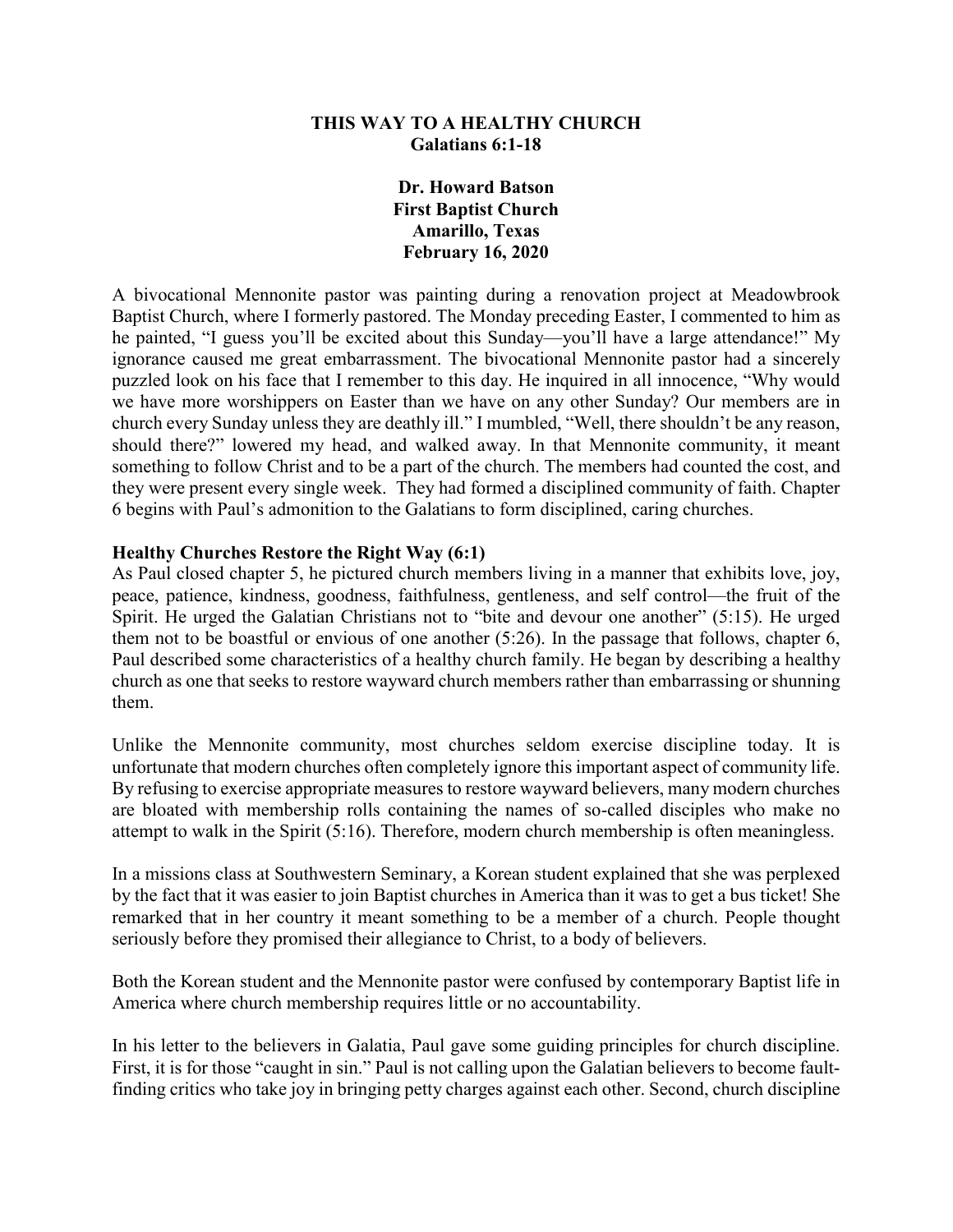is to be administered by those "who are spiritual." Those who dare to discipline in the church must be those who exhibit the fruit of the Spirit, those who are gentle and patient.

Third, church discipline is to be undertaken for the purpose of restoring the wayward believer back into full fellowship with his church family. The word employed for restoration is the term used to describe the setting of a broken bone or to describe restoring something back to its original condition, like mending fishing nets (Matthew 4:21; Mark 1:19).

In a spirit of meekness and gentleness, mature Christians must approach a sinning brother for the purpose of bringing him back to his regular position in the church family. No place exists in the church family for those who want to confront fallen brothers and sisters for the purpose of lording over them or humiliating them.

Fourth, after we restore fellow believers, we must realize that we, too, are prone to commit the very same sins. Paul encouraged the restoring believers to examine themselves lest they be tempted. We can be tempted to sin in ways that we never thought possible. We had imagine ourself so far above those who had fallen prey to the very temptations that Satan now places before us. Never look down your long nose and point a finger at the fallen. Rather, restore them with a meek spirit, realizing that your day of temptation will also come.

A healthy church exercises church discipline for the purpose of bringing the fallen back and guiding them on the road of discipleship. Church discipline carried out in the fashion described by the Apostle Paul leads to restored believers and a healthy congregation.

#### **Healthy Churches Bear One Another's Burdens (6:2-5)**

As we bear one another's burdens, we fulfill Christ's law to love one another (Galatians 5:14; cf. John 13:34-35). Unlike the Judaizers who were demanding that Galatian believers keep the Old Testament law, including circumcision and dietary restrictions, Paul said that the believers could really fulfill the law—the law of Christ—by helping suffering believers carry their burdensome load.

Within every church there are always members who face challenging days involving death, divorce, unemployment, moral failure, or other disappointments of daily life. Those limping through life because of suffering and hardships should be supported by their brothers and sisters in Christ, their church family. The followers of Christ are to be more absorbed with life as a community than with their lives as independent individuals. We are called into the church family, the community, rather than to live in a spirit of rugged individualism. Living as a disciple is like blending our voice with a great choir, not like belting out an attention grabbing solo.

Years ago, a member of our congregation approached me with a very generous check designated to help those struggling in the role of single parenthood. She explained that when she had previously been a member of the church, her children went to church camp on scholarships, and the church family had embraced her children as she struggled to be both breadwinner and homemaker. She had made a covenant with God that if she was ever in a position to do so, she would help other single parents in turn. She would give even as she had received. She fulfilled her commitment by supporting single parents. As her church had helped her bear her burden, she was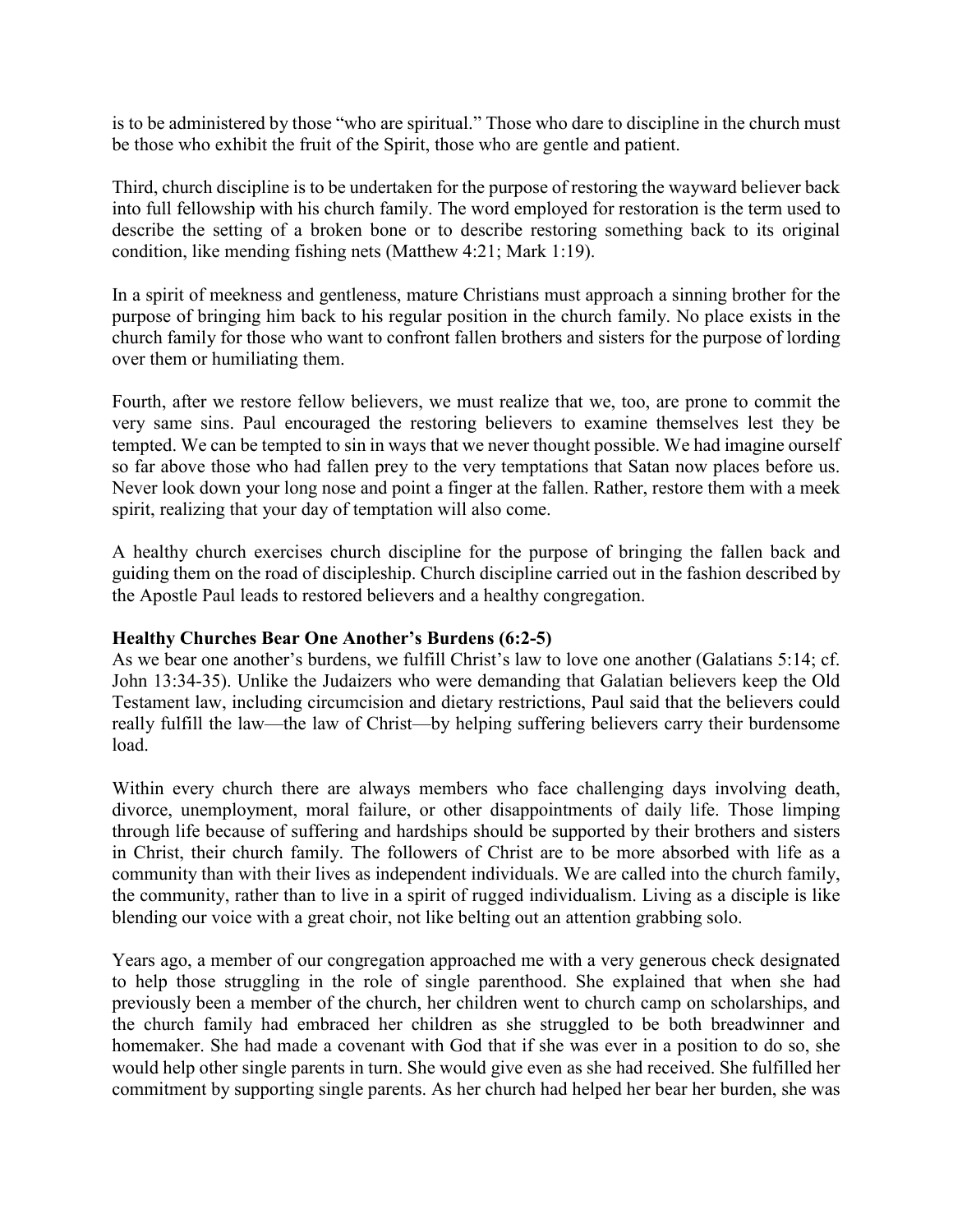now willing and able to help carry the load of others. Her life was changed because the church was willing to walk hand in hand with her as she faced the difficulties and challenges of a single parent.

Paul concluded this section by asserting that "each man will have to bear his own load" (5:5). He did not contradict his earlier admonition to "bear one another's burden" (v. 2). Different words are used for "burden" in each verse. While the word in verse 2 depicts a "heavy load," the word in verse 5 speaks of one's "own proper burden," like a traveler's own pack. We must assist our fellow believers who are struggling under the weight of an unbearable load. At the same time, however, every believer must be willing to carry their own weight.

## **Healthy Churches Pay the Preacher (6:6)**

Lest the Galatian Christians conclude from this that religious teachers should carry their own financial burden (6:5), Paul urged the Galatians to financially support those who give their time to teach the community of faith. Pastors and staff members who spend their time preparing to teach God's word should share in the fruit of the labors of their listeners.

Paul's teaching here was in accord with what he had taught elsewhere. Even though Paul, himself, did not always exercise his right (1 Corinthians 9:12b, 15-18), he insisted that the preacher has a right to expect fair pay (1 Corinthians 9:11, 14; 1 Timothy 5:17f.). Perhaps Paul remembered how much more effective he was as a teacher when he didn't have to support himself in tent making and could totally devote himself to the word.

Congregations expect a great deal from their pastor. As Rev. Canon Geoffrey Gray concluded, "People expect their priest to have the skill in sermon composition of Knox, the oratorical power of Churchill, the personal charm of a film star, the tact of royalty, the hide of a hippo, the administrative ability of Lord Nuffield, the wisdom of Socrates, and the patience of Job. Some people must often be disappointed."

Despite these lofty qualifications, most pastors are underpaid, according to a seminary official. One pastor vented his disappointment candidly. "It is very frustrating to be a rural pastor," he said. "Church members are whipped and beaten down by the economy, then they pass that on to the pastor. One member even suggested my salary increases be tied to the hog market!"

The story circulates that years ago, President Woodrow Wilson's father drove up to a store in Princeton, New Jersey, where some men were making small talk. Pastor Wilson was a Presbyterian preacher. One of the men remarked that Brother Wilson's buggy was polished and shiny, his horse was well groomed, but he said, "Your suit is threadbare, your shoes well worn. How do you explain the difference in the way you look and the way your horse and buggy look?" Brother Wilson replied, "I take care of the horse and buggy, my people take care of me."

Church leaders must be deliberate and assertive in their attempts to assure that the church takes good care of her teacher. Numerous publications and services are available to help the church leadership in preparing an adequate and fair compensation package.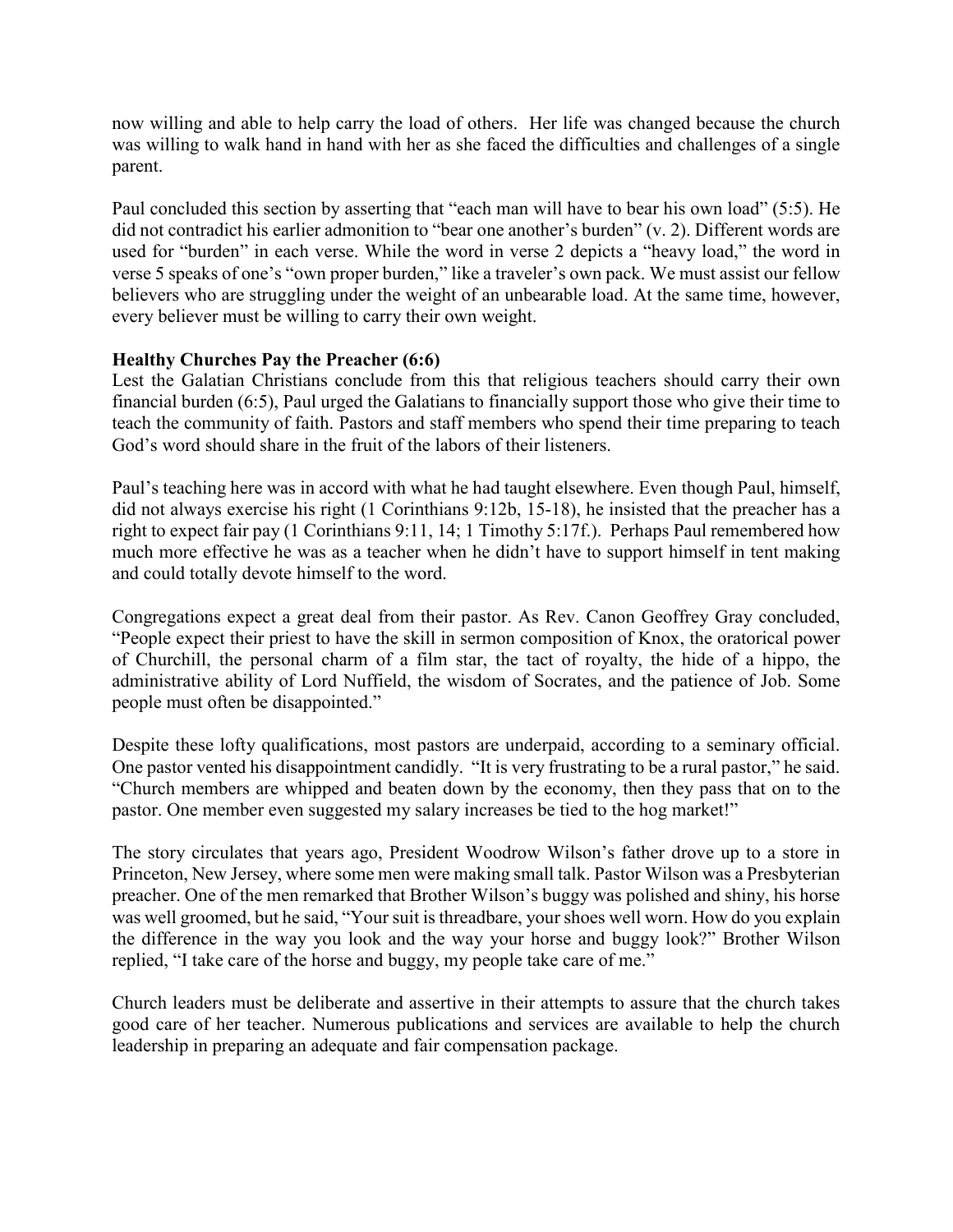### **A Healthy Church Faces the Facts of Farming (6:7-10)**

The facts of farming assert that good deeds exercised within the church family always yield a fruitful return. As the Galatian Christians were growing weary in doing well, Paul called for these disciples to face the facts of farming. First, he said, we reap in the same kind as the seed that we sow (see Job 4:8; Proverbs 22:8; Hosea 8:7; 10:12f.; 2 Corinthians 9:6). Our lives can be summarized by the tasks of sowing and reaping. The fruit at the end of the season of our life will be determined by the seeds we have sown. One cannot sow crabapple seeds and expect to harvest Granny Smith apples. Likewise, we cannot fertilize the flesh and expect to reap from the Spirit.

Stating the second fact of farming, Paul said the Galatians must be patient for the harvest. When I was a child, I would often plant seeds and dig them up the next day to see if they were growing. My impatience led to the destruction of my tender seedlings. Paul reminded the Galatian believers that their good deeds would, indeed, one day bring about the expected harvest. But patience must be exercised (6:9). Third, Paul urged the Galatian believers to take advantage of every opportunity to sow seeds by doing good to everyone, especially to fellow believers.

## **Healthy Churches Know the Proper Basis for Boasting (6:12-16)**

Paul summarized the contents of the entire epistle in verses 12-16. The Judaizers were urging the Galatian Gentiles to be circumcised in order that the Judaizers would not join the ranks of those being persecuted for the cause of Christ. They were promoting a religion that made people look acceptable on the outside, rather than promoting a religion that changed the heart. The Judaizers were more concerned about their own safety than they were about proclaiming the truth about the grace of God in Christ.

The Judaizers (6:13) were also wanting the Galatians to be circumcised in order that they could boast. Like Baptist churches today boasting about baptisms, they sought to brag about the success of their outreach ministry as evidenced by circumcised Gentiles. We, too, as Baptists, must be careful not to be caught up in the "numbers game." While we certainly should be busy doing all that we can to reach people for the cause of Christ, we must never be tempted to offer a cheap grace or an easy road to discipleship in order to simply raise baptism statistics.

Unlike the Judaizers who were boasting over circumcisions, Paul found his boasting in the cross of our Lord Jesus Christ. We cannot boast about what we have done for God. Rather, we should be busy boasting about what God has done for us, especially in the cross of Christ Jesus.

# **Healthy Churches Are Filled With Believers Who Have Been Marked for the Master (6:17- 18)**

While the Judaizers were seeking safety and security, Paul had endured persecution. He had been marked for the Master, even using a word (stigmata) which refers to the signs of ownership such as those used in the branding of cattle. (cf. 2 Corinthians 11:24-28.) Paul declared openly that he was Christ's slave, and that his marks showed his allegiance to Jesus. He seemed to be saying something like this: "If you think circumcision is a real sign that you belong to Christ, you're wrong. I have been marked for the Master; I have been persecuted for the Gospel's sake."